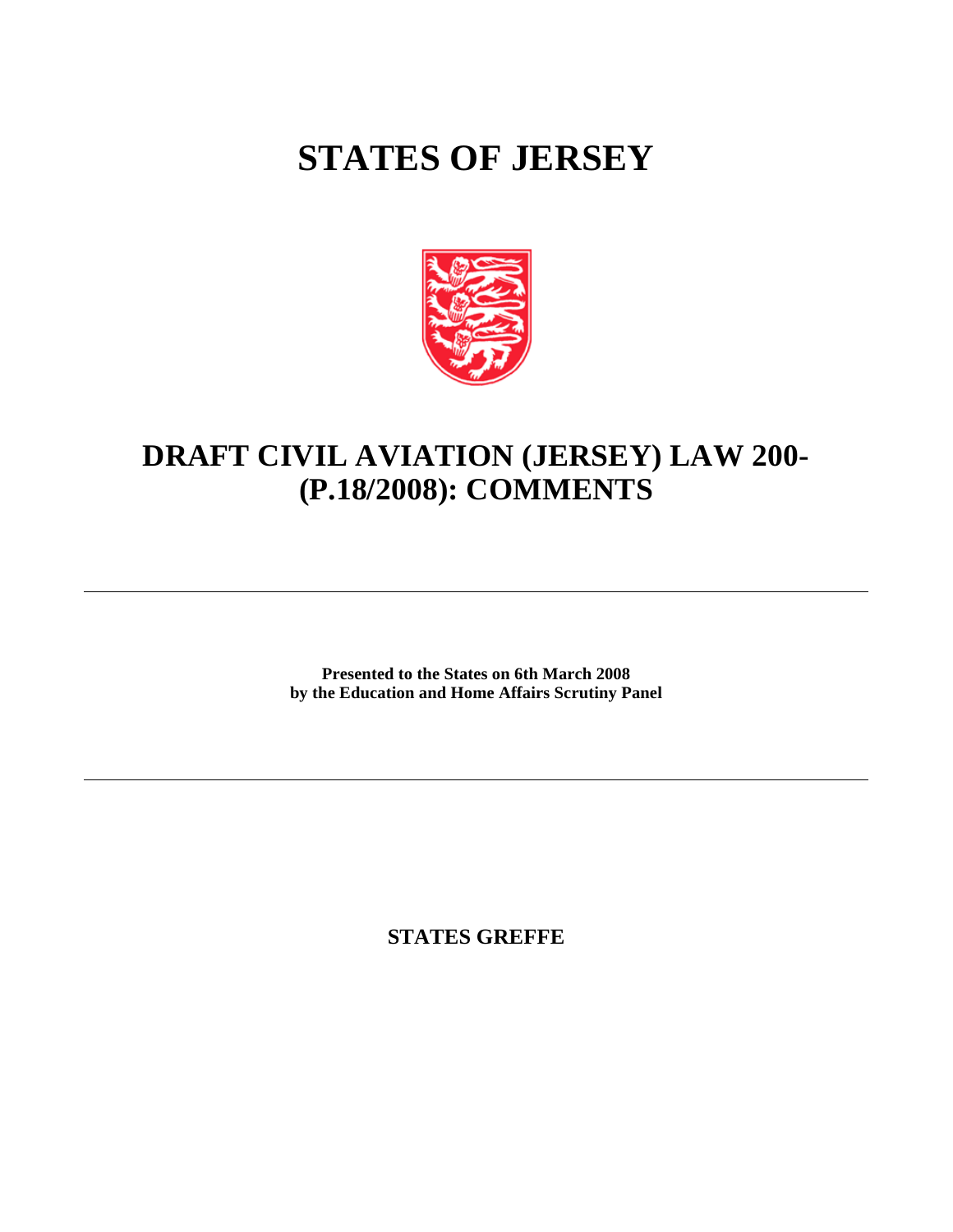#### **COMMENTS**

From its consideration of the draft Law, the Panel has identified various areas where it believes the Minister should provide the Assembly with further information. Due to prior work commitments, the Panel was unable to undertake a full detailed review. Its suggestions and comments should not be seen as indicative of either support or rejection of the draft Law; rather, the Panel makes these suggestions to ensure that a clear understanding may be developed of the implications of the draft Law.

#### **1. The implications of not introducing the Law**

The general rationale behind the draft Law is that a Director of Civil Aviation is required for Jersey (or rather the United Kingdom) to meet international obligations. In this regard, the report accompanying the draft Law states –

 "*It is expected that in the course of the next audit of the United Kingdom, the United Kingdom government will be asked to demonstrate that it has made satisfactory arrangements for the ensuring the continued adherence to the Convention's Standards and Recommended Practices in the Crown Dependencies*."

It would not appear that an explanation has been given of what would happen if the draft Law were not introduced.

Therefore, the Minister should explain the actual implications for Jersey of not establishing a Director of Civil Aviation.

### **2. The need for a'Demonstrably Independent' Regulator**

The report accompanying the draft Law explains that there is a need for a local regulator of aerodromes to be in place who is "*demonstrably independent*" of the airport operator. Thus the Director of Civil Aviation would sit within the Department of Home Affairs in order that it might be distinct from the Department of Economic Development, which has responsibility for the operational function of Jersey Airport.

Given that the Law intends to separate the operational and regulatory functions, the Panel believes that further clarification is required in relation to Articles 6(2) and 14(2) in which the Minister for Home Affairs would be charged to consult the Ministers for Treasury and Resources and Economic Development before either determining aerodrome licence fees or the level of resources to be provided to the Director of Civil Aviation. The Panel has questioned whether Articles 6(2) and 14(2) could therefore afford a Minister for Economic Development undue influence over the Director of Civil Aviation. Indeed, the Explanatory Note to Article 6 indicates that funding of the Director may in part come from Jersey Airport.

Furthermore, the operator of Jersey Airport ultimately remains the States of Jersey. Given this fact, the Panel would highlight the provisions of Article 10(5) whereby the Director of Civil Aviation would have to carry into effect any direction as to the civil aviation policy of the Council of Ministers.

Given the above factors, further clarification should be provided on how the Director of Civil Aviation would be 'demonstrably independent' from the Minister for Economic Development (and indeed from undue control by the States of Jersey).

#### **3. The financial implications**

The report accompanying the draft Law states that there would be no additional manpower implications for the States resulting from the Law and advises that the Director would be staffed by one person (eventually on a parttime basis) with possibly a part-time assistant. The Panel understands that the Minister had agreed to incorporate the Director within her Department on the understanding that there would be no impact on the Department's resources.